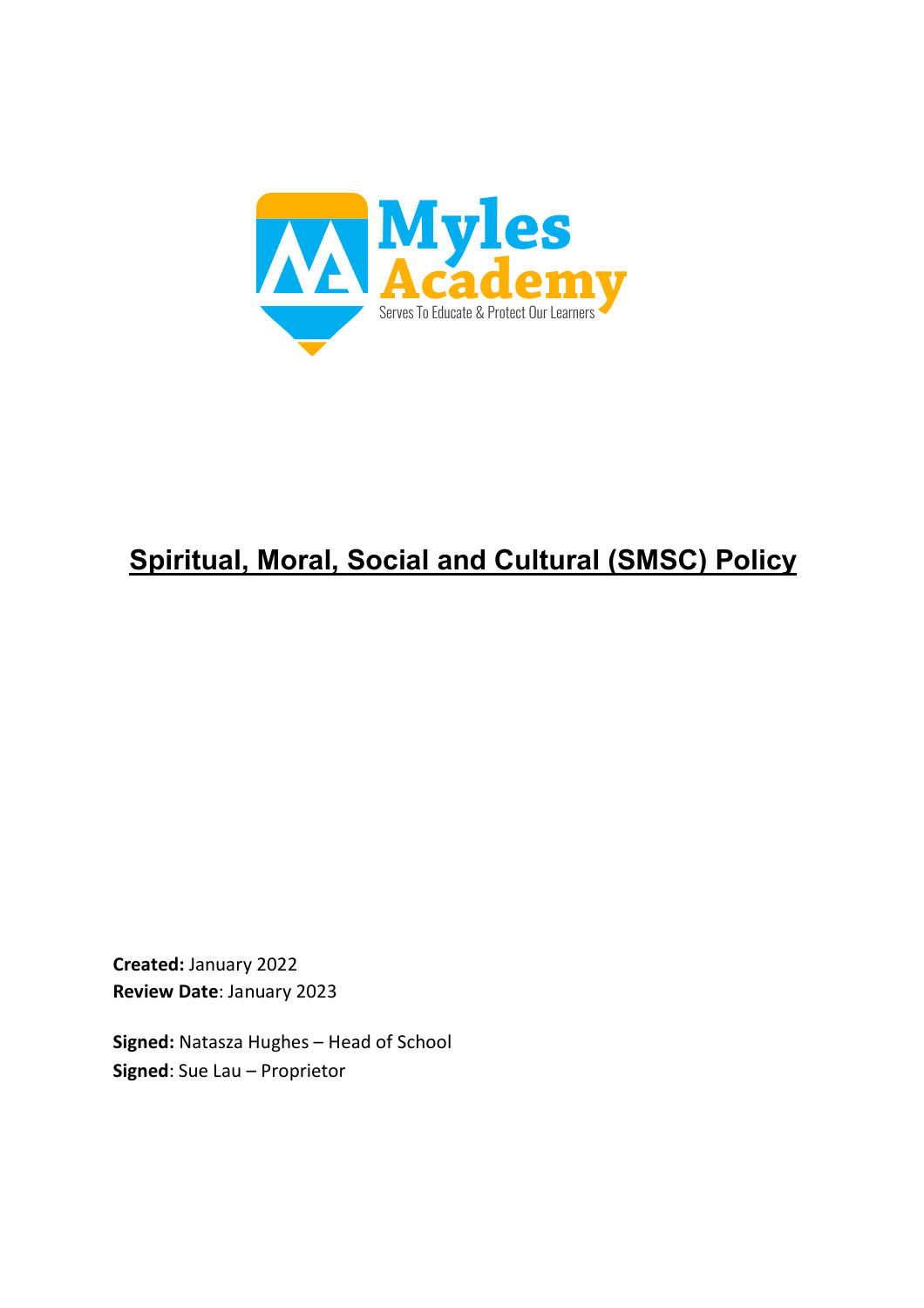# **Introduction**

At Myles Academy, we recognise that the spiritual, moral, social and cultural (SMSC) development of pupils plays a significant role in their ability to learn and achieve. Therefore, we aim to facilitate an education that delivers our students the opportunity to develop spiritually, morally, socially and culturally throughout the curriculum: during learning sessions, lunch and break times, themed assemblies and extra-curricular activities by adopting:

- Their own values and beliefs
- Spiritual awareness
- High standards of personal behaviour
- A positive, caring attitude towards other people
- An understanding of their social and cultural traditions
- An appreciation of the diversity and richness of the cultures.

## **Aims**

The aim of the school is to encourage students to reflect this by learning to understand and respect the various beliefs, traditions and practices of others, both within the school and the wider community. Our purpose is to ensure that pupils leave us with a maturing understanding of the experiences and values of others and a growing sense of identity based on personal values and selfworth within the community.

All curriculum areas have a contribution to make to the child's spiritual, moral, social and cultural development and opportunities for this will be planned in each area of the curriculum. All adults will model and promote expected behaviour, treating all people as unique and valuable individuals and showing respect for pupils and their families.

The school community will be a place where pupils can find acceptance for themselves as unique individuals and where forgiveness and the opportunity to start again (fresh start), are fundamental to the ethos of the school. Pupils should learn to differentiate between right and wrong in as far as their actions affect other people. They will be encouraged to value themselves and others. Pupils should understand the need for rules and the need to abide by rules for the good of everyone for a more safe and pleasant environment. School and classroom rules should reflect, reiterate, promote and reward positive behaviour and provide opportunities to celebrate pupils' work and achievements.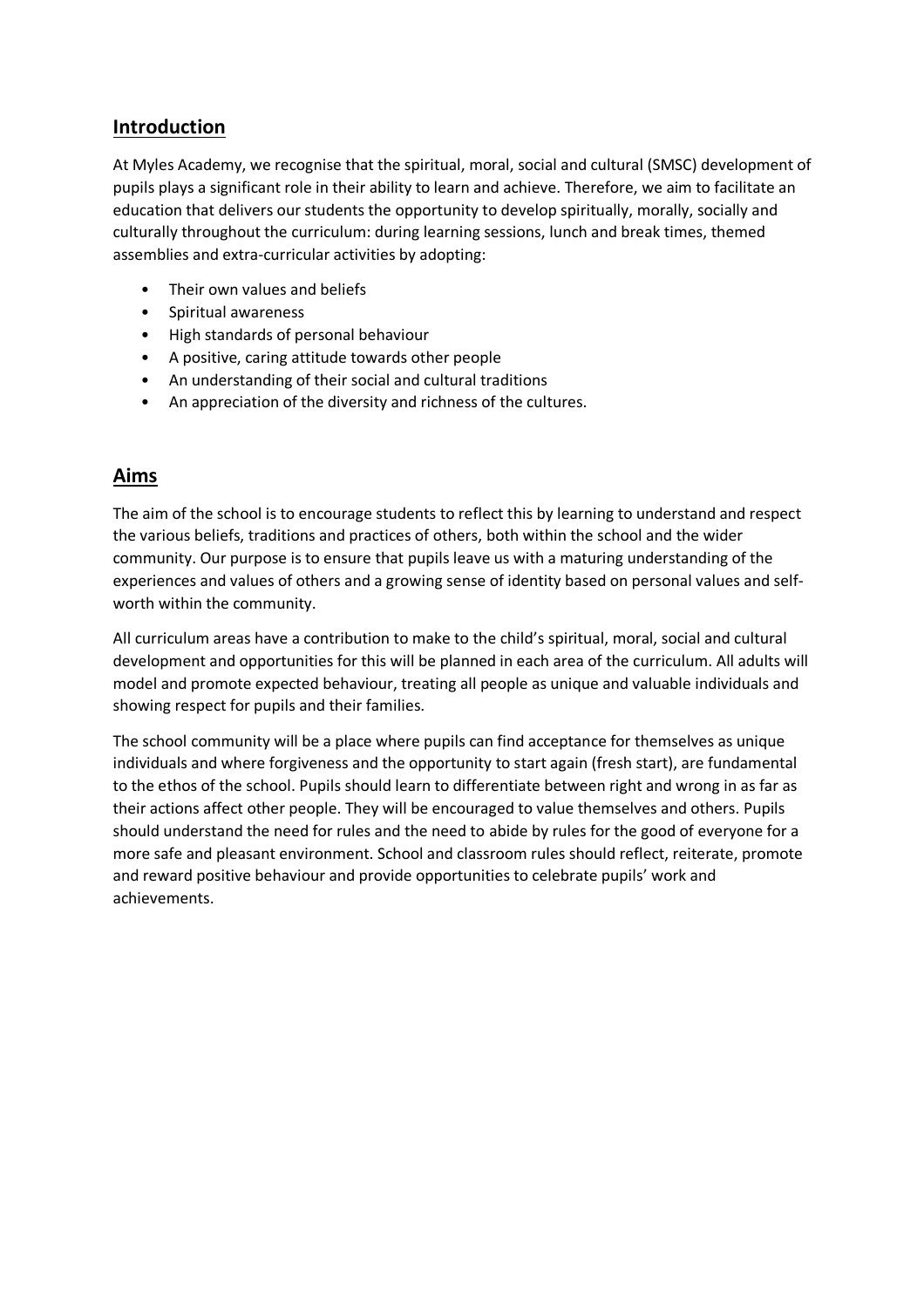# **Teaching & Organisation**

Development in SMSC will take place across all curriculum areas, where activities will take place, that encourage pupils to recognise the spiritual dimension of their learning, reflect on the significance of what they are learning, and to recognise any challenges that there may be to their own attitude and lifestyle.

Teachers will inspire pupils through the enthusiasm for and modelling of learning. Teachers at Myles Academy will use creative strategies and challenging questions to engage pupils in their learning and relate it to their own experiences. Class discussions, assemblies, extra curriculum and Key working time will give pupils opportunities to:

- Talk about personal experiences and feelings.
- Express and clarify their own ideas and beliefs.
- Speak about difficult events, e.g., bullying, death etc.
- Share thoughts and feelings with other people.
- Explore relationships with friends/family/others.
- Consider others needs and behaviour.
- Show empathy.
- Develop self-esteem and a respect for others.
- Develop a sense of belonging.
- Develop the skills and attitudes that enable pupils to develop socially, morally, spiritually and culturally – e.g., empathy, respect, open mindedness, sensitivity, critical awareness, etc.

Many curriculum areas provide opportunities to:

- Listen and talk to each other.
- Learn an awareness of treating all as equals and accepting people who are physically or mentally different.
- Agree and disagree.
- Take turns and share equipment.
- Work co-operatively and collaboratively.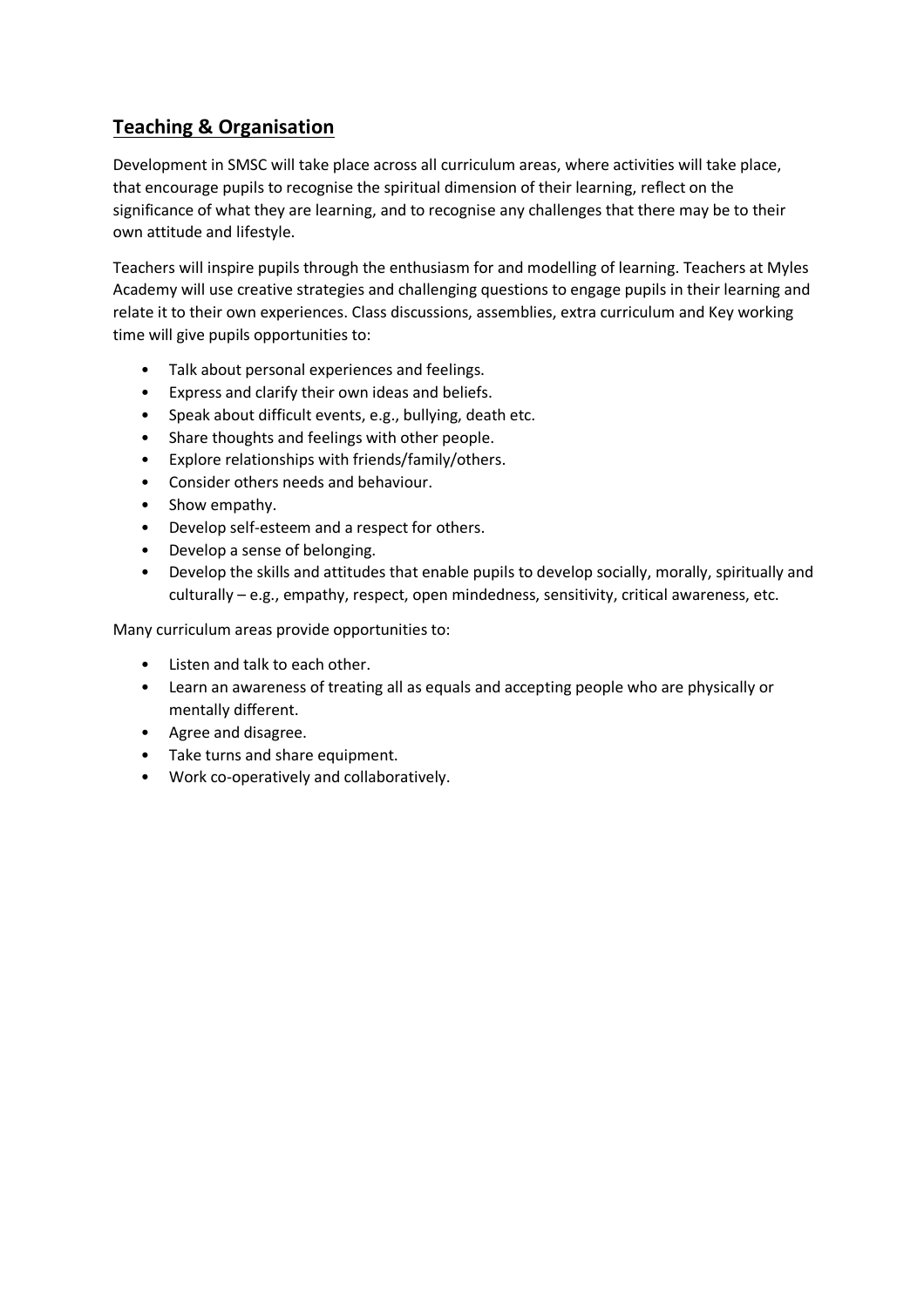# **Strategies for implementation**

The four strands of SMSC must be evident throughout the work of the school including:

- o Its leadership and management
- o Teaching and learning
- o The behaviour and achievement of students
- o The school's engagement with parents/ caregivers and its wider community.

The school implements this by:

- Ensuring that everyone connected with the school is aware of our values and principles.
- Ensuring a consistent approach to the delivery of SMSC issues through the curriculum and the general life of the school.
- Ensuring that our students' education is set within a context that is meaningful and appropriate to their age, ability, and background.
- Ensuring that our students know what is expected of them and why.
- Giving each student a range of opportunities to reflect upon and discuss their beliefs, feelings and responses to personal experience.
- Enabling our students to develop an understanding of their individual and group identity.
- Enabling our students to begin to develop an understanding of their social and cultural environment and an appreciation of the many cultures that now enrich our society.
- Giving each student the opportunity to explore social and moral issues and develop a sense of social and moral responsibility.

#### **Spiritual Development**

As a school, we aim to provide learning opportunities that will enable pupils to:

- $\checkmark$  Sustain their self-esteem in their learning experience.
- $\checkmark$  Develop their capacity for critical and independent thought.
- $\checkmark$  Foster their emotional life and express their feelings
- $\checkmark$  Experience moments of stillness and reflection.
- $\checkmark$  Discuss their beliefs, feelings, values and responses to personal experiences.
- $\checkmark$  Form and maintain worthwhile and satisfying relationships
- $\checkmark$  Reflect on, consider and celebrate the wonders and mysteries of life.

#### **Moral Development**

As a school, we aim to provide learning opportunities that will enable pupils to:

- $\checkmark$  Recognise the unique value of each individual.
- $\checkmark$  Listen and respond appropriately to the views of others.
- $\checkmark$  Gain the confidence to cope with setbacks and learn from mistakes.
- $\checkmark$  Take initiative and act responsibly with consideration for others.
- $\checkmark$  Distinguish between right and wrong.
- $\checkmark$  Show respect for the environment.
- $\checkmark$  Make informed and independent judgements.